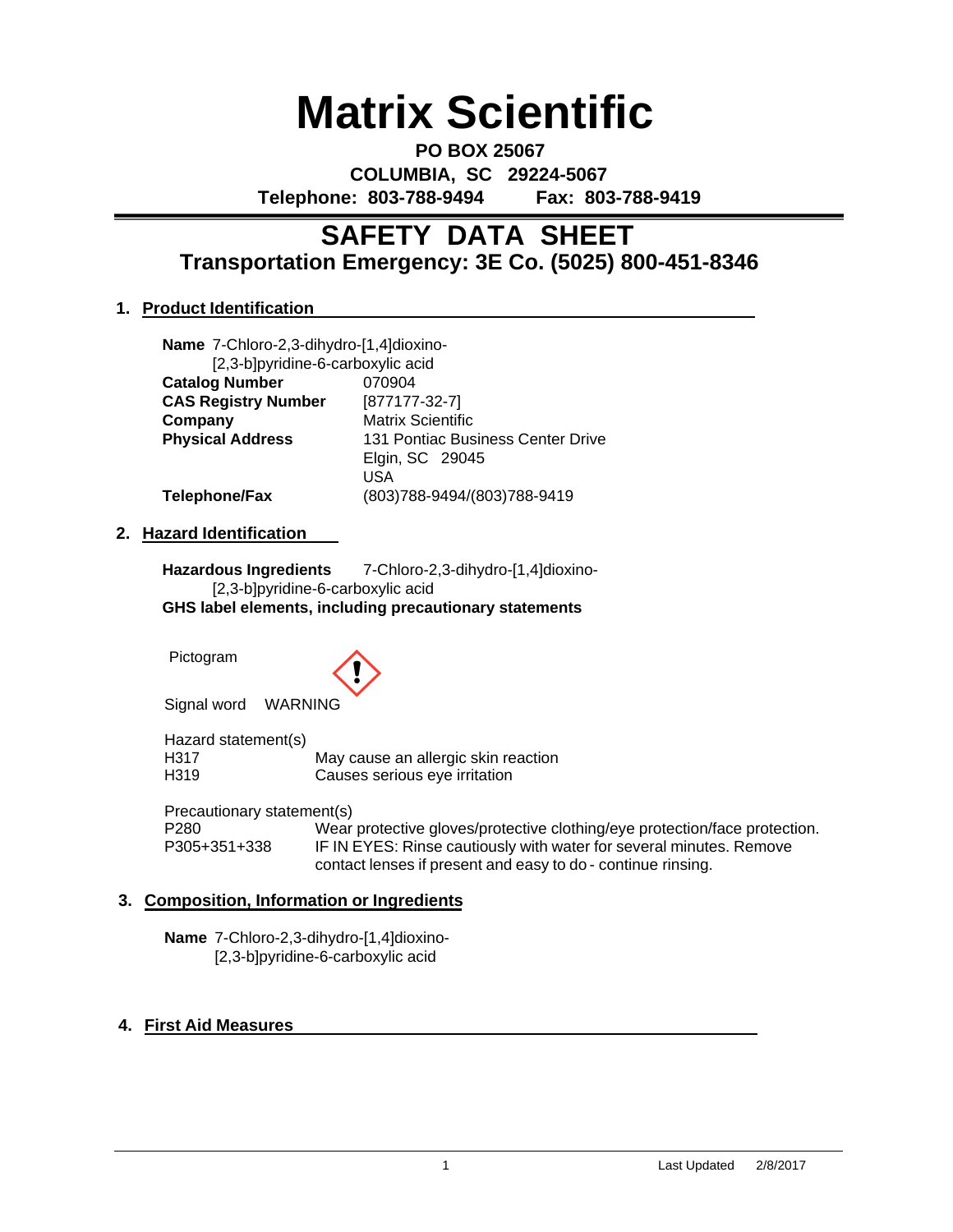| <b>Eye Contact:</b>  | Check for and remove any contact lenses. Immediately flush eyes with<br>clean, running water for at least 15 minutes while keeping eyes open. Cool<br>water may be used. Seek medical attention.                                                                                                                  |
|----------------------|-------------------------------------------------------------------------------------------------------------------------------------------------------------------------------------------------------------------------------------------------------------------------------------------------------------------|
| <b>Skin Contact:</b> | After contact with skin, wash with generous quantities of running water.<br>Gently and thoroughly wash affected area with running water and non-<br>abrasive soap. Cool water may be used. Cover the affected area with<br>emollient. Seek medical attention. Wash any contaminated clothing prior to<br>reusing. |
| Inhalation:          | Remove the victim from the source of exposure to fresh, uncontaminated<br>air. If victim's breathing is difficult, administer oxygen. Seek medical<br>attention.                                                                                                                                                  |
| Ingestion:           | Do NOT induce vomiting. Give water to victim to drink. Seek medical<br>attention.                                                                                                                                                                                                                                 |

# **5. Fire-Fighting Measures**

| <b>Extinguishing media:</b><br><b>Special fire fighting</b><br>procedures: | Carbon dioxide, dry chemical powder, alcohol or polymer foam.                                             |
|----------------------------------------------------------------------------|-----------------------------------------------------------------------------------------------------------|
|                                                                            | Wear self-contained breathing apparatus and protective clothing to prevent<br>contact with skin and eyes. |
| Unusual fire and<br>explosion hazards/<br>decomposition of                 |                                                                                                           |
| product:                                                                   | Emits toxic fumes under fire conditions.                                                                  |

# **6. Accidental Release Measures**

Steps to be taken if material is spilled or otherwise released into the environment - Wear Appropriate respirator, impervious boots and heavy rubber (or otherwise impervious) gloves. Scoop up solid material or absorb liquid material and place into appropriate container. Ventilate area and wash affected spill area after pickup is complete. Wash skin immediately with plenty of water. Place solid or absorbed material into containers and close for disposal.

# **7. Handling and Storage**

Avoid prolonged exposure. Use caution when handling. Exposure to any chemical should be limited. Do not breath dust or vapor. Have safety shower and eye wash available. Do not get in eyes, on skin or on clothing. Keep container tightly closed. Store in a cool, dry, well-ventilated place. Ensure adequate ventilation during use. Use only in a chemical fume hood. To the best of our knowledge, the health hazards of this product have not been fully investigated. This product is provided solely for the purpose of research and development.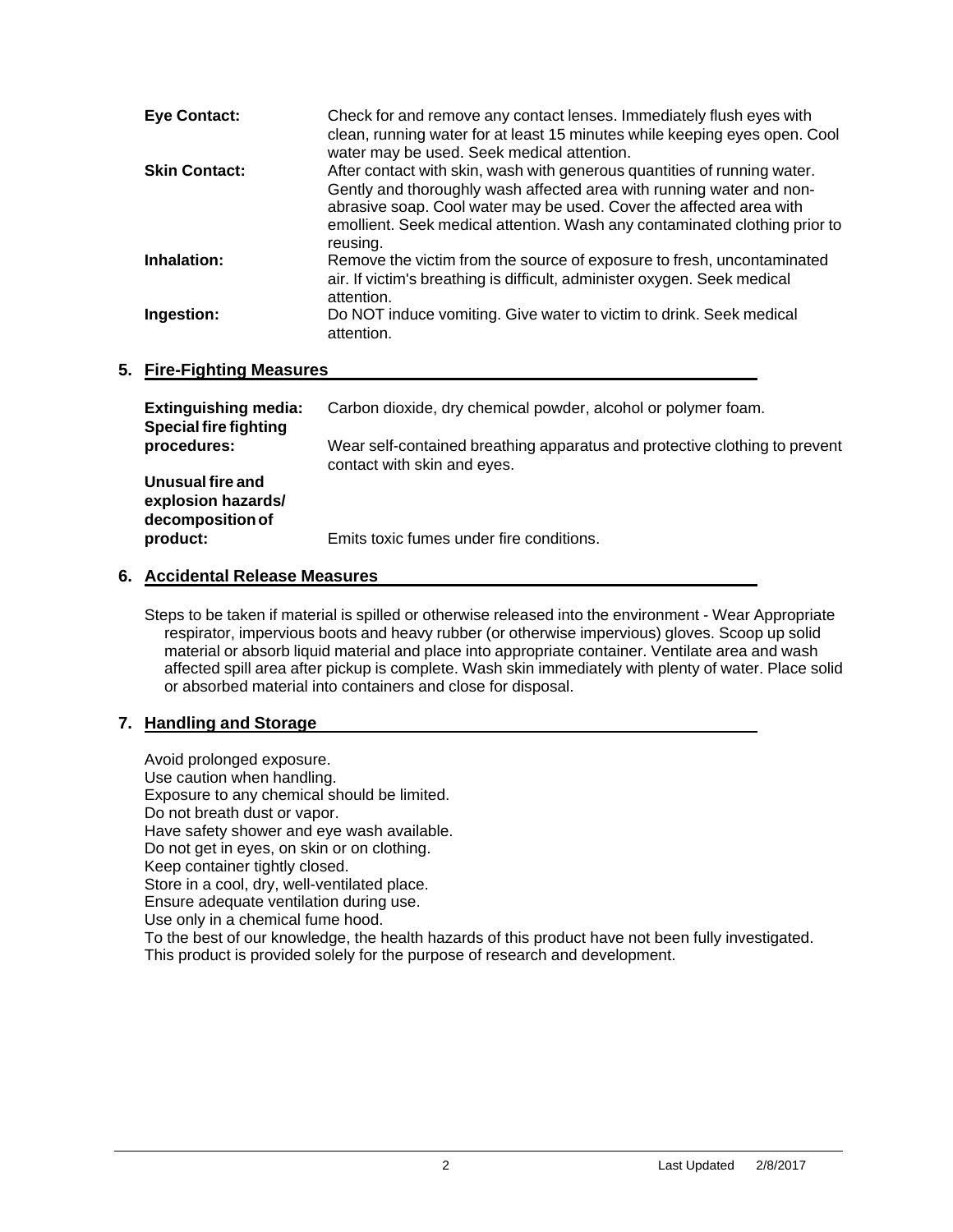# **8. Exposure Controls and Personal Protection**

Wear Protective safety goggles. Wear chemical-resistant gloves. Wear protective clothing and chemical resistant boots. Ensure ventilation during use. After contact with skin, wash immediately.

# **9. Physical and Chemical Properties**

**Molecular Formula:** C8H6ClNO4 **Molecular Weight:** 215.59

# **10. Stability and Reactivity**

| Incompatibilities: | Strong oxidizing agents              |  |
|--------------------|--------------------------------------|--|
|                    | Strong acids and bases               |  |
|                    | <b>Hazard Decomposition Products</b> |  |
| Carbon             | carbon monoxide                      |  |
|                    | carbon dioxide                       |  |
| <b>Chlorine</b>    | hydrogen chloride                    |  |
| <b>Nitrogen</b>    | oxides of nitrogen                   |  |
|                    |                                      |  |

#### **11. Toxicological Information**

#### **Acute effects:**

Irritant May be harmful by ingestion and inhalation. Material is irritating to mucous membranes and upper respiratory tract. To the best of our knowledge, the toxicological properties of this product have not been fully investigated or determined.

#### **12. Ecological Information**

| <b>Mobility:</b>             | Data not known    |
|------------------------------|-------------------|
| <b>Persistence and</b>       |                   |
| degradability:               | No data available |
| <b>Cumulative potential:</b> | No data available |
| Other adverse effects:       | No data available |

#### **13. Disposal Considerations**

Absent other actions demanded by federal or local regulations - Dissolve or mix the material with a combustible solvent and burn in a requlated, chemical incinerator equipped with after burner and scrubber.

Observe all federal, state and local laws.

#### **14. Transport Information**